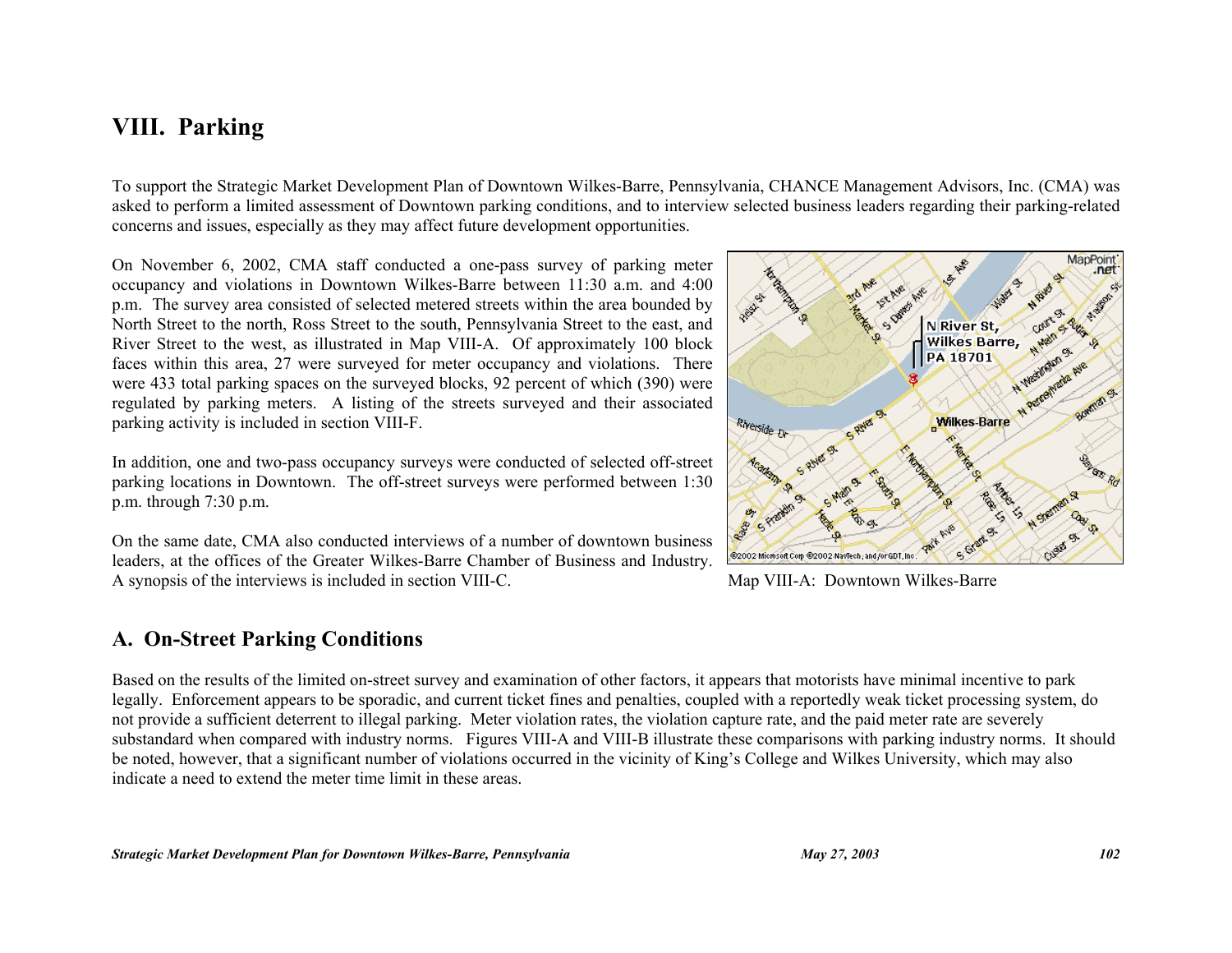

# Capture Rate Differ Significantly from Norm Industry Norm

Based on the above indicators as well as discussions with stakeholders, it appears that the parking enforcement staff in Wilkes-Barre is understaffed. Two civilian enforcement officers are required to enforce approximately 700 parking meters (a ratio of one officer to 350 meters). This is below the more desired ratio for downtown parking enforcement programs of one officer to 200 – 250 meters.

Considered in their entirety, the survey results appear to indicate a disregard for parking violation sanctions. Additionally, the base fine of \$5, combined with an arguably complex and confusing penalty structure for nonpayment (as shown on the right), and anecdotal reports of serious delays in the processing of parking tickets, provide little disincentive to illegal parking. They also call into question the effectiveness of the overall ticket processing/collection and adjudication systems.







**Paid Meter Rate**

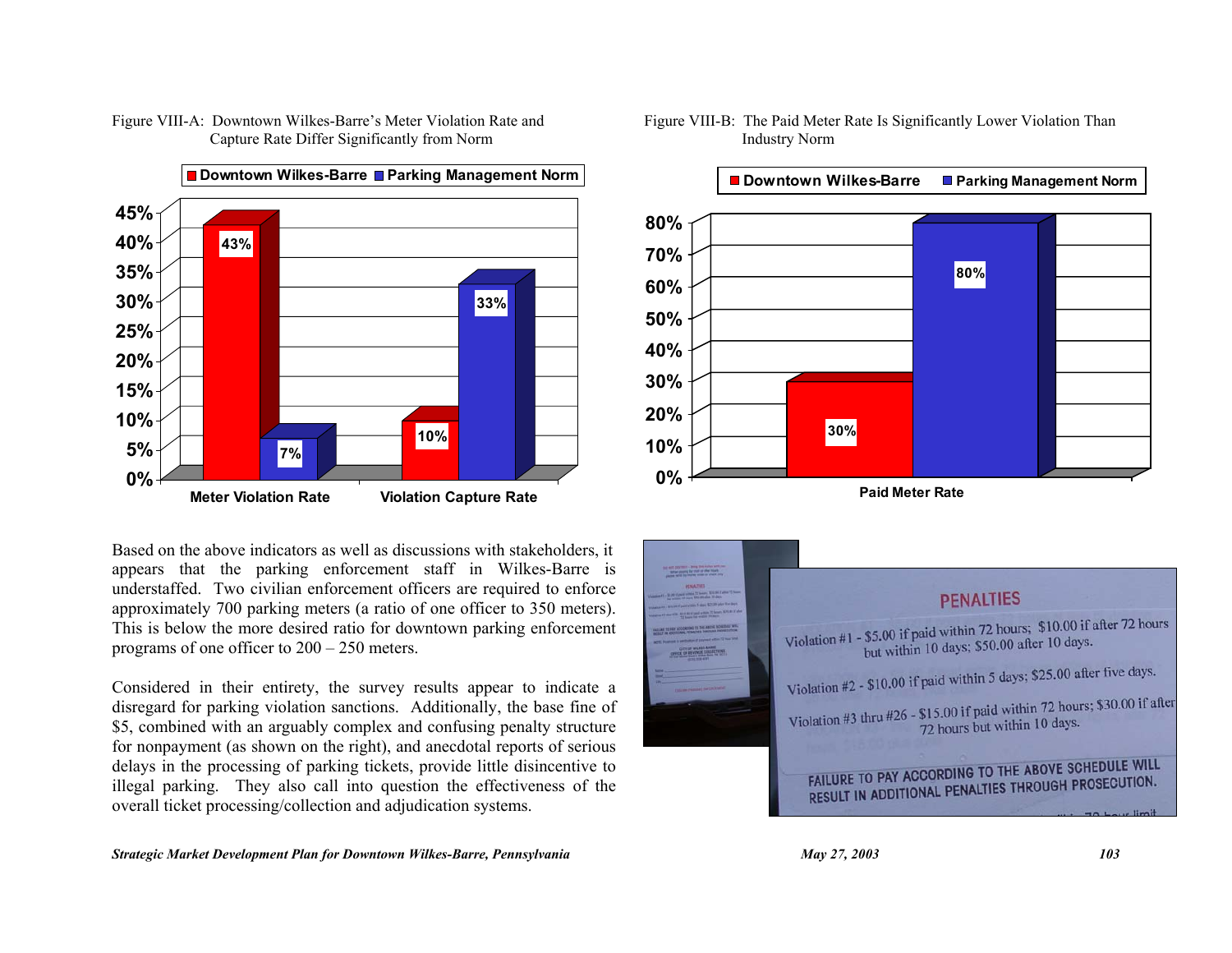## **B. Off-Street Parking Conditions**

Surveys of both daytime and evening off-street parking use in several key downtown facilities appear to indicate available supply for present needs. The daytime occupancy of eight downtown parking facilities averaged 74%, with the Park and Lock Ramada (at the heart of Downtown) displaying the most use, with a 92% occupancy rate. This was observed on a one-pass, midafternoon survey, as shown in Figure VIII-C.

| Lot |                         |              |           |                  | Occupancy |
|-----|-------------------------|--------------|-----------|------------------|-----------|
|     | <b>Number Lot Name</b>  | Capacity     | Time      | <b>Occupancy</b> | Rate      |
|     | 51 Park & Lock Central  | 410 <b>I</b> | $1:18$ PM | 309              | 75%       |
|     | 50 Percy Brown Lot      | 120 [1]      | 1:22 PM   | 55               | 46%       |
|     | 33 Park & Lock Ramada   | 349          | 2:35 PM   | 322              | 92%       |
|     | 41 Park & Lock East     | 280          | 2:40 PM   | 249              | 89%       |
|     | 65 Genettis Hotel       | 500          | 2:54 PM   | 250              | 50%       |
|     | 23 Boscov's Garage      | 390          | 3:10 PM   | 318              | 82%       |
|     | 22 Citizens Bank Garage | 400          | 3:26 PM   | 316              | 79%       |
|     | 40 Alltel & Martz       | 80           | 3:50 PM   | 52               | 65%       |
|     | <b>TOTAL/AVERAGE</b>    | 2,529        |           | 1,871            | 74%       |
|     | [1] Estimated capacity. |              |           |                  |           |

Figure VIII-C: Daytime/Afternoon Off-Street Occupancy Averaged 74%



The evening occupancy of five downtown parking facilities averaged an estimated 37%, with more than 1,000 parking spaces available at 8:00 p.m., as shown in Figure VIII-D. However, more than half of the available supply in the general vicinity of the proposed cinema complex at South Main Street and Northampton Street is located in the Park & Lock West, approximately one block south of this location.

Figure VIII-D: Evening Off-Street Occupancy

| Lot                                                                                                                                       | <b>Number Lot Name</b>       | Capacity  |  | Average<br>Occupancy % | <b>Spaces Available -</b><br>6:00 p.m. |          | Spaces Available -<br>8:00 p.m. |  |  |  |
|-------------------------------------------------------------------------------------------------------------------------------------------|------------------------------|-----------|--|------------------------|----------------------------------------|----------|---------------------------------|--|--|--|
|                                                                                                                                           | 55 Park & Lock West          | 650 [1]   |  | 16%                    | 464                                    |          | $625$ $12$                      |  |  |  |
|                                                                                                                                           | 47 Old Proposed Theater Site | 93 I      |  | 9%                     | 78)                                    |          | 91                              |  |  |  |
|                                                                                                                                           | YMCA                         | 165 I     |  | 76%                    | 28                                     |          | 51                              |  |  |  |
|                                                                                                                                           | Subtotal/Average             | 908       |  | 26%                    | 570                                    |          | 767                             |  |  |  |
|                                                                                                                                           | 51 Park & Lock Central       | 410       |  | 65%                    |                                        | $96$ [3] | 191                             |  |  |  |
|                                                                                                                                           | 50 Percy Brown Lot           | $120$ [1] |  | 27%                    |                                        | 59 [3]   | 117                             |  |  |  |
|                                                                                                                                           | <b>Grand Total/Average</b>   | 1.438     |  | 37%                    | <b>725   [2]</b>                       |          | 1.075                           |  |  |  |
| [1] Estimated capacity. [2] Estimated count. [3] Occupancy count not taken at 6:00 p.m., but estimated at 50% of 8:00 p.m. vacancy count. |                              |           |  |                        |                                        |          |                                 |  |  |  |



*Strategic Market Development Plan for Downtown Wilkes-Barre, Pennsylvania* May 27, 2003 May 27, 2003 104 *104 104*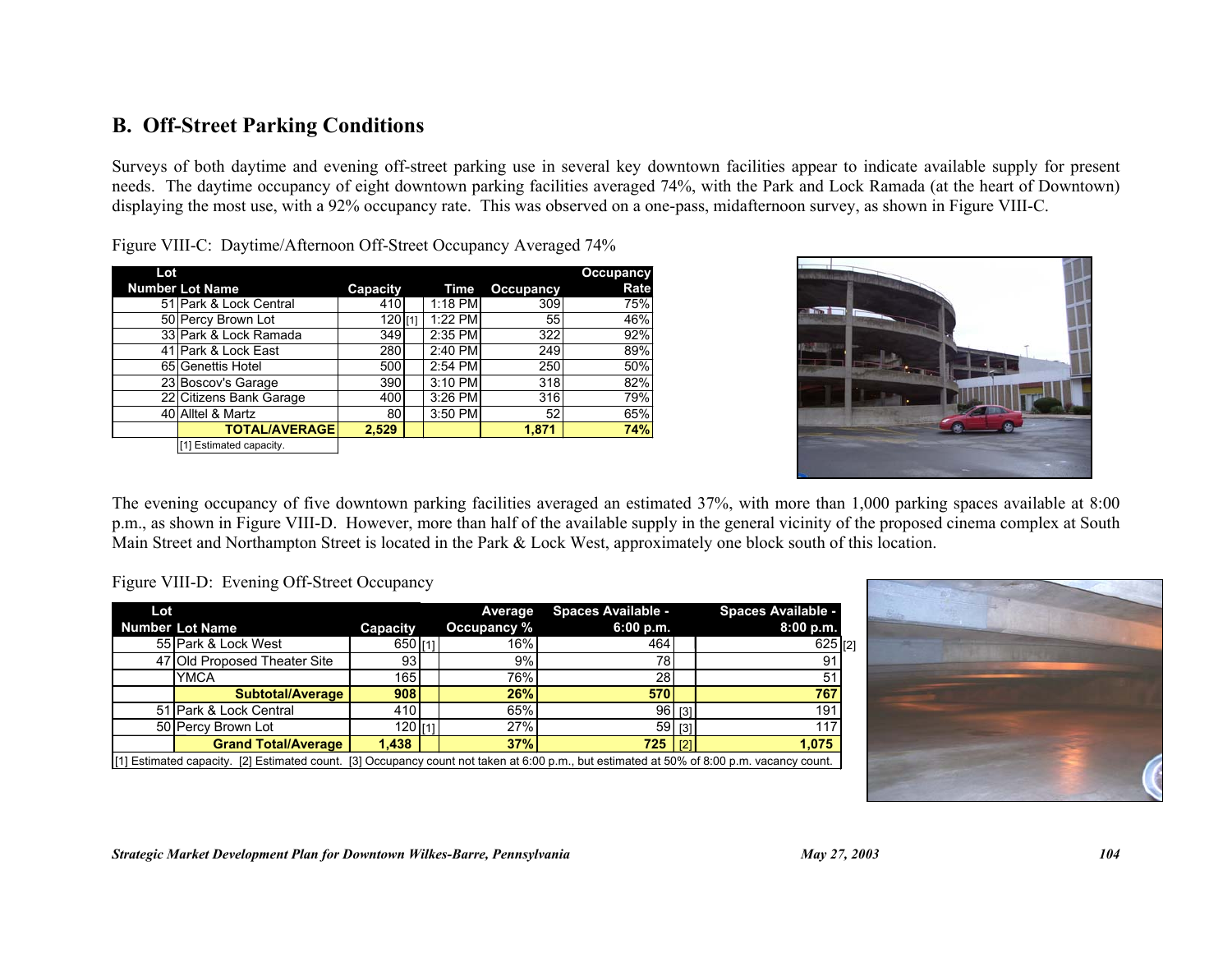## **C. Feed-Back from Stakeholders**

On November 6, 2002, community stakeholders were interviewed by or participated in a discussion with CMA Principal Dr. Barbara J. Chance regarding parking issues in Wilkes-Barre.

#### Summary

The consensus was that the business community has "been at war" with the Mayor for over five years. Primary issues are leadership, the lack of professional staff in critical City positions, the use of capital funds and overall finances of City government, and lack of responsiveness to business issues. Approximately 12,000 people work in Downtown, and the businesses are a vital source of support to Wilkes-Barre. Parking availability and the use of scarce parking financial resources are of great concern to the business community.

#### Wilkes-Barre Parking Authority

A Parking Authority exists, but National Garages manages the parking garages under the Authority's control. At times, the Authority has been persuaded to transfer assets (a garage) to the Redevelopment Authority without transferring the accompanying debt associated with the asset. At other times, facilities have been built that clearly did not make sense for community use, such as the Intermodal Garage with 800 spaces in a location that will probably not see that kind of parking demand for many years. Spaces sit empty in some facilities due to lack of marketing, lack of strategic planning about the use of resources, and no planning for services that could really support Downtown – both transient and all-day parking patrons.

The Parking Authority now has four garages and four parking lots. One garage was lost in 1999 when it was transferred to the Redevelopment Authority. A lot was lost when it was used for a development project the same year. There are also two City-owned lots that apparently are managed by no one.

National Garages has had a self-renewing contract (just a rollover year-to-year) since 1985. The contract has never been revised or renegotiated (National is now part of Central Parking.). The Parking Authority has a five-member board, several of whom have been on the board for over 25 years. Most net revenue of the Authority is transferred directly to the City, so no funds are built up for capital improvements, existing facilities or construction of new ones. Existing spaces are not used to maximum capacity, and spaces sit vacant when they could be filled by monthly permits.

#### Parking Availability

Availability of parking has been a serious issue for businesses considering moving to Downtown. Landlords have leased parking and offered it free to incoming businesses as part of lease incentives to move Downtown. It is felt that the parking resources of the Authority, which are in effect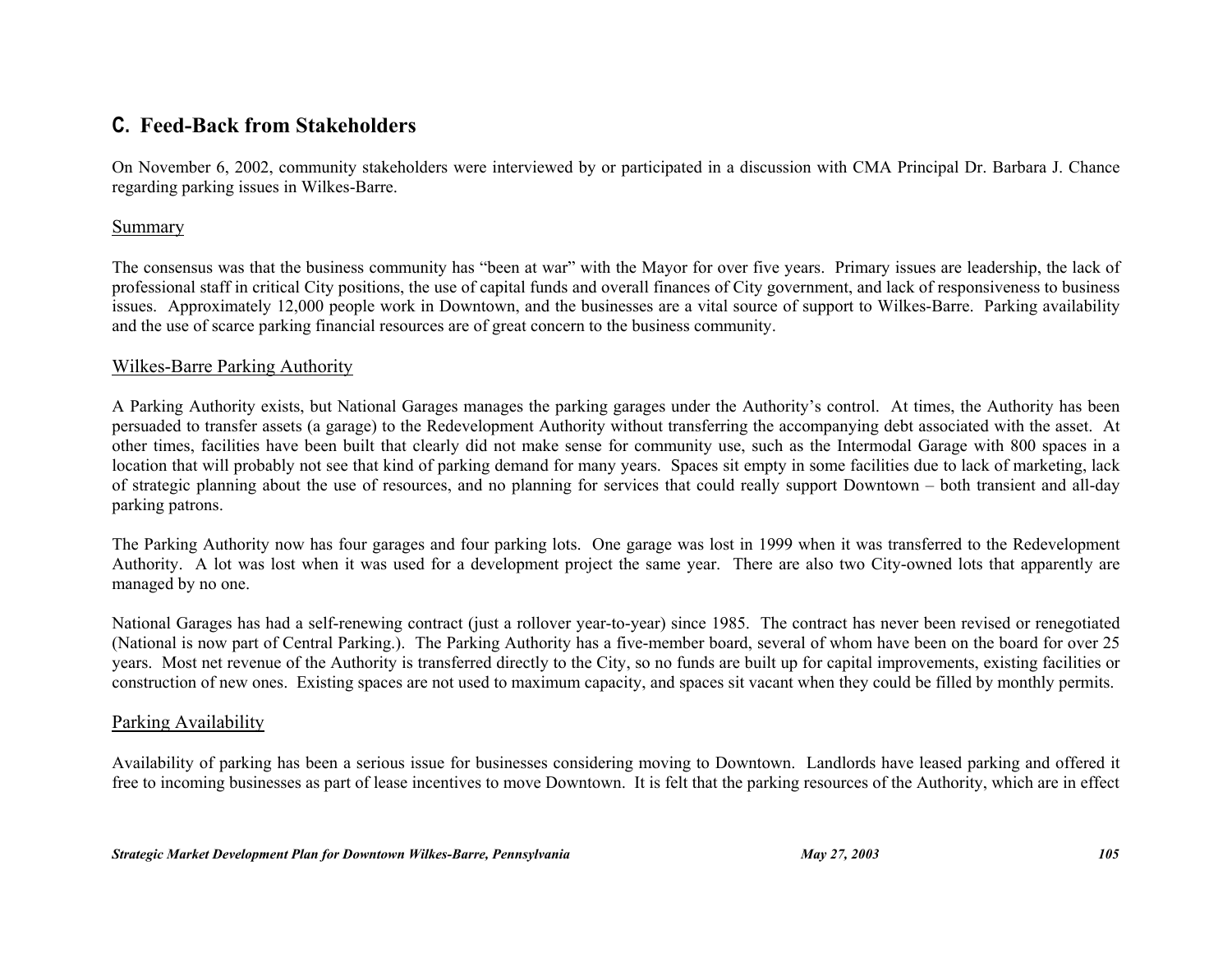controlled by the Mayor, are not used to maximum advantage to support business location in Wilkes-Barre. Instances of inaction or stalling decisions were mentioned.

The location of parking is important to employees largely due to walking distances in the evening. Employees feel safe Downtown during the day, but less so once darkness falls. Similar to everywhere else, employees do not want to walk any distance to their vehicles.

Many businesses rent parking spaces from multiple owners in order to provide adequate parking for employees Downtown. In situations such as this, the employees pay to park, but fees are modest (e.g., \$26 per month). Parking for employees is tight, and any change in a business circumstance may make finding replacement employee parking difficult.

The YMCA serves approximately 1,500 individuals daily, and everyone driving tries to get into this lot because the walks from other lots are not attractive or considered safe. The 165 spaces usually serve at least 800 vehicles per day. The 45 monthly spaces in this lot are mandated by deed, and the others are used by various businesses. Many YMCA patrons are validated for parking if they are full members of the Y.

#### Parking Enforcement and Traffic/Transit Concerns

Parking enforcement is very ineffective in Wilkes-Barre. A parking ticket is \$5.00, but the issued tickets are simply tossed in a box, and collections are thus low as is the threat of getting a parking ticket for illegal parking. Parking Enforcement officers, who are civilians, report directly to the Mayor (regardless of what the organizational chart may indicate). The person in charge of parking meters reports to the Department of Public Works. Meters run until 5:00 p.m. There is really no public information about parking, the types and availability, or hours of operation.

Complaints related to traffic and parking primarily are as follows:

- $\Box$  There is not enough parking in Downtown.
- $\Box$  There is not enough short-term parking for customer's Downtown.
- $\Box$  Validations rates are not the same across all merchants.

There is also some desire to have streets operate as one-way pairs instead of two-way small streets.

LCTA transit ridership used to be high due to people coming to Downtown to shop. Now the belief is that the continuing ridership is mostly seniors, many of whom are not coming Downtown to shop. The transit hub is really Public Square, not the intermodal garage.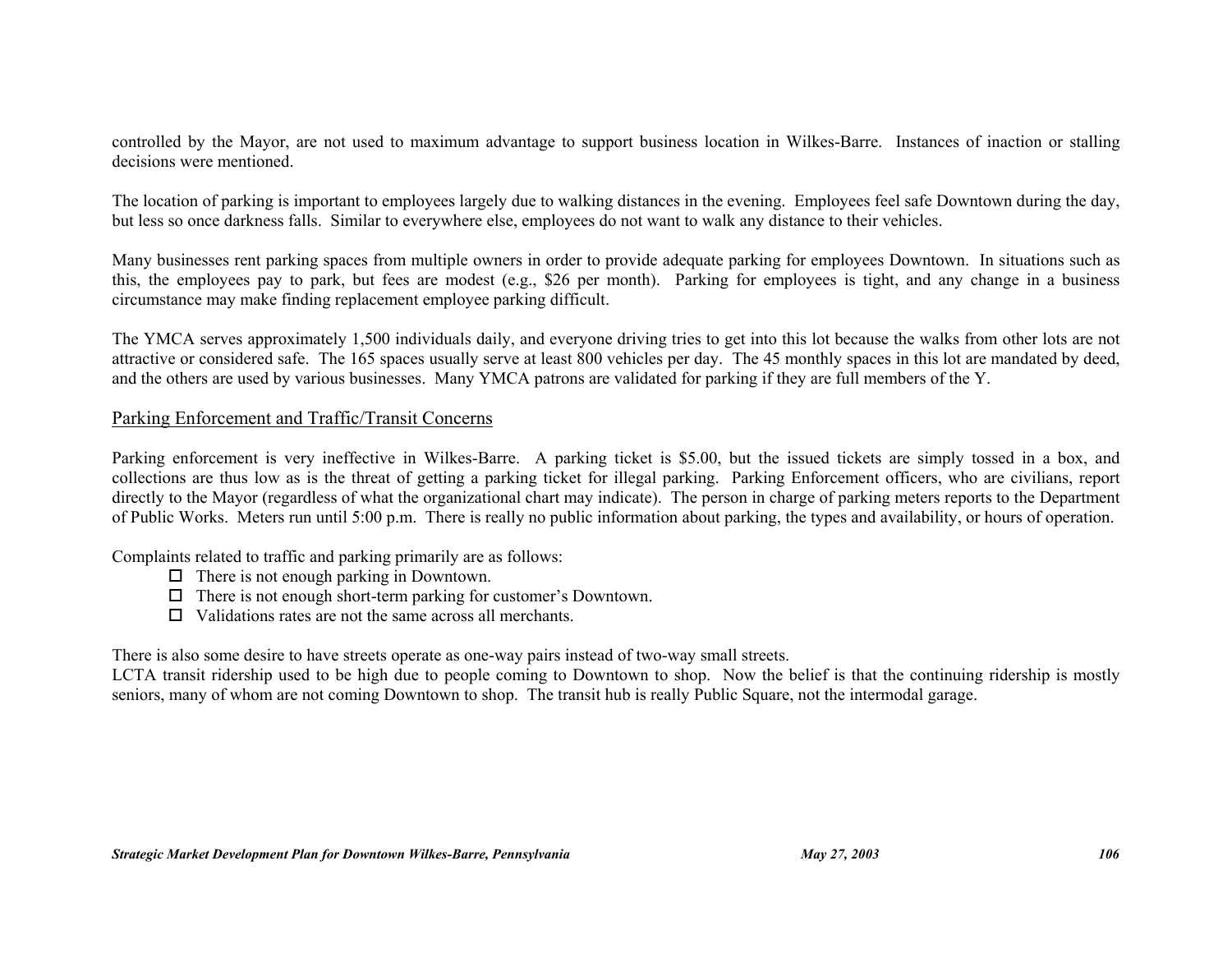#### Merchant/Commercial Parking Issues

Retailers have their difficulties also, as adequate parking for short-term shoppers is often not available. Retail use has suffered in Downtown Wilkes-Barre as it was "malled", similar to many other towns its size. Adequate transient parking is a key to keeping the remaining retail stores Downtown, as is the increase of residential use and the creation of local markets for retail stores. Long-term retailers try to attract both students (due to the proximity of the colleges) and residents in order to have an adequate market. They believe that any garage should have transient parking on the ground level to attract shoppers and make it easier for them to find spaces for short-term use.

Parking validation proved in a recent survey to be a very important factor for consumers deciding to come Downtown. The merchants believe that validation is critical for them to be competitive with their more suburban counterparts.

Holidays bring parking difficulties Downtown, as shoppers increase and try to find available parking. Typically shoppers will double-park onstreet rather than go into a garage, at least as long as they can get away with this behavior. Another location for double-parking is the Catholic Youth Center, which may have no parking of its own but generates considerable demand. Similar conditions are found around the Jewish Community Center, the YMCA, and the Courthouse. There is a belief that parking across from the YMCA (Mid-Town Village) should be oriented more toward shoppers.

#### University Issues

A representative from King's College noted that students could be larger consumers in Downtown if stores and other issues were more oriented toward them. With regard to parking, King's assigns parking based upon seniority. Students pay \$0.75 per day. The student population is pretty constant, and they do not fill up all the parking lots assigned for them. Various development plans may eliminate some parking, and one structured facility is used only in part due to deterioration. There are, however, no plans to restore the facility. There are really no college-related parking problems that infringe on Downtown.

Wilkes University has established peripheral parking across the river, and offers this parking free with a shuttle ride back to campus. This is the fourth year they have run the shuttles, and they have been very well-received by the student body. Students ride these shuttles from 7:00 a.m. to 10:00 p.m. on Monday through Thursday. The University also uses the shuttle to take students to the theatre on Friday evenings. Wilkes is seeing an increase in enrollment – it is approximately the same size as King's at present with 1,800 full-time students. There are fewer spaces suitable for faculty and staff at Wilkes. Wilkes has rented 250 spaces in the Park and Lock South Garage as a way to find more reasonably proximate spaces. Both colleges have members of the campus community that park on public parking meters. Almost all the meters are two-hour and the colleges would prefer longer hours around their campuses. There is Residential Permit Parking by both institutions, and it has been in place for more than five years. Generally speaking, the most congested parking period at both institutions is 9:00 a.m. to 11:30 a.m. The demand for parking is less in the afternoons, although any student may park in any lot after 4:00 p.m.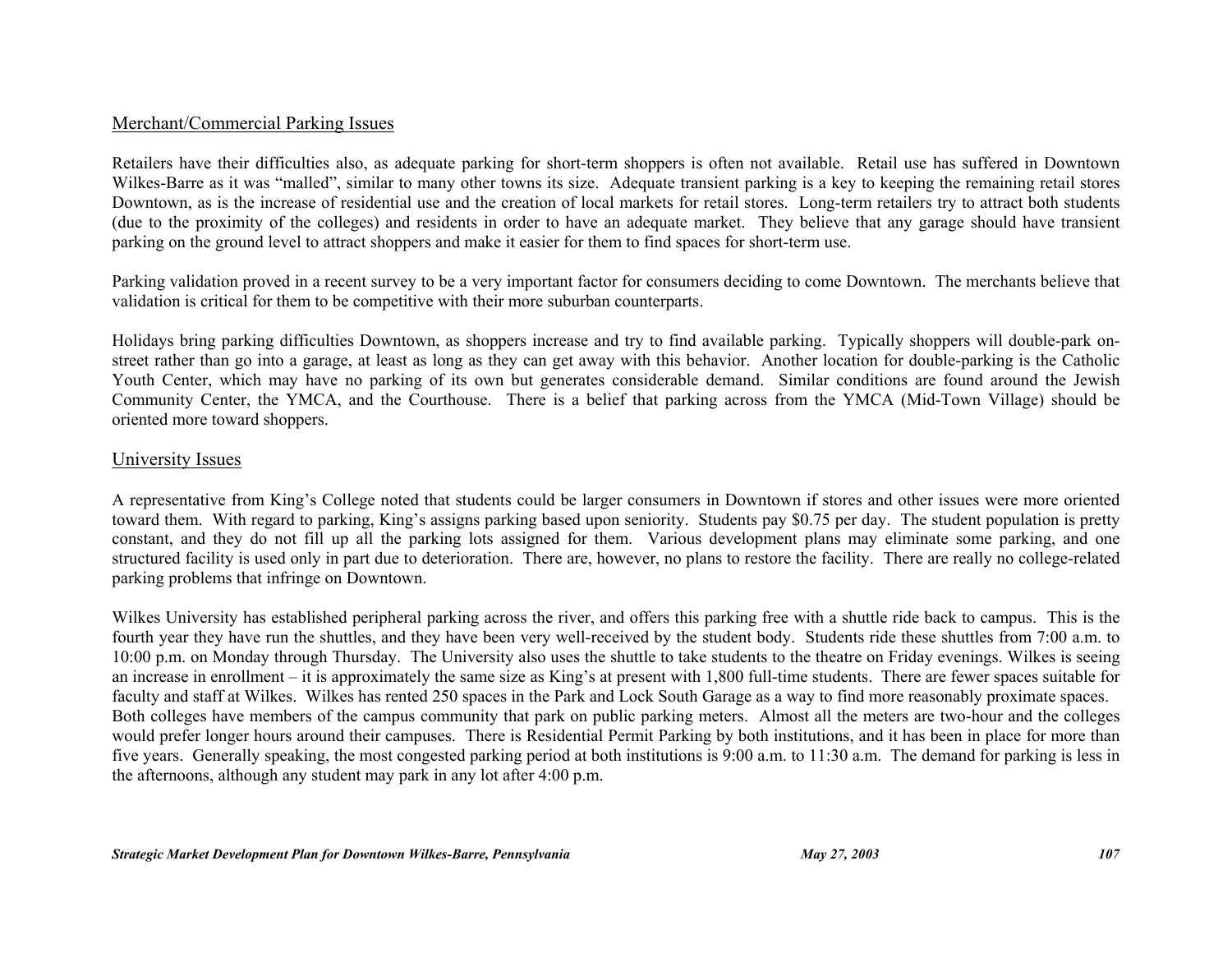## **D. Parking Management Conclusions**

It is possible that daytime parking facility occupancies are depressed somewhat by the weak on-street enforcement. That is, motorists who would otherwise park off-street for longer periods may be parking on-street, given the apparently weak enforcement and ticket processing environment. This, in turn, may actually fuel perceptions of unavailable parking downtown, as street spaces remain occupied for extended durations. The latter condition is especially true in the King's College and Wilkes University areas abut Downtown, where a significant portion of the meter violations were located. It is therefore recommended that weekday parking turnover studies (which were not conducted as part of this limited review) be taken during peak activity times to further measure both enforcement effectiveness and the propriety of the regulation time limit.

Likewise, while the limited review of evening off-street parking indicates sufficient capacity, final determinations should be made only after further occupancy studies are conducted, especially when events are being held in the Kirby Center.

It may be concluded with a strong degree of certainty, however, that the City's present approach to on-street parking management – in terms of staffing, organizational location (within the Mayor's Office) and ticket fine/penalty structure and processing difficulties – does not appear to be of the type necessary to support the demands associated with significant Downtown growth and development.

### **E. Parking Management Recommendations**

The following recommendations include improvements that may be affected in the near term, as well as those requiring a much longer implementation timeline.

- Conduct evening parking occupancy surveys when events are being held in the Kirby Center, to ascertain peak parking availability; also, conduct daytime turnover studies to validate the affects of insufficient enforcement on the potential use of offstreet parking.
- Consider regulating longer meter durations in the vicinity of King's College and Wilkes University, and consider evening meter regulations where appropriate.
- Evaluate destination way-finding requirements with the goal of better communicating available parking locations.
- A more effective model for on-street parking management activities and infrastructure should be pursued, to include increased staffing, a more appropriate organizational location (for example, the WB Parking Authority), and enhanced ticket processing systems. In conjunction with the above, consider increasing the parking fine amount and simplifying the unpaid ticket penalty structure to discourage illegal parking.
- Decide a role for the Parking Authority in assisting businesses that would need parking in order to locate downtown.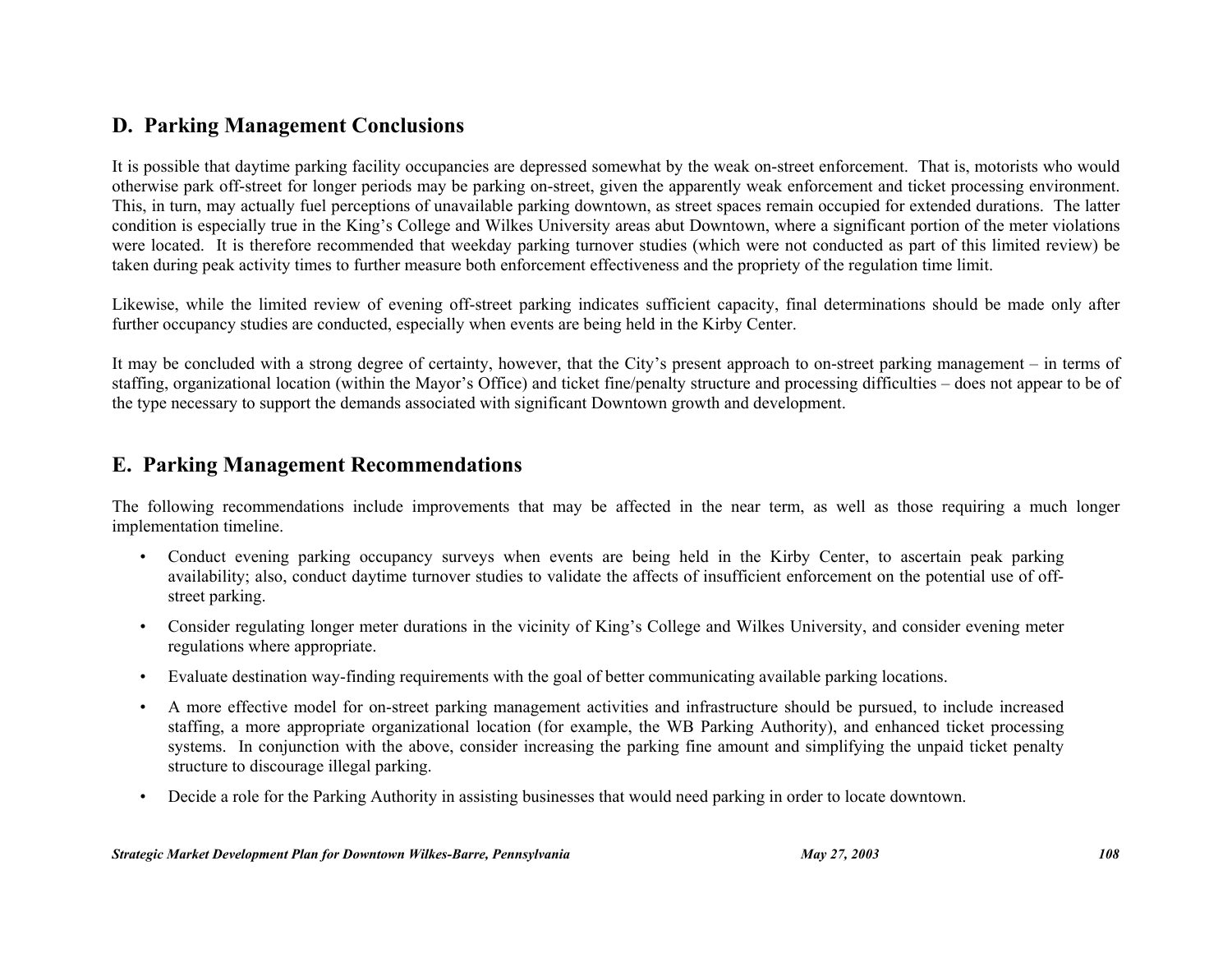## **F. Downtown Wilkes-Barre Parking Occupancy Study**

Legend: **V**-vacant; **L**-legal paid; **T**-ticketed violation; **N**-non-ticketed violation; **UB**-unpaid meter broken; **UO**-unpaid meter "other" condition (E.g. disabled placard, etc)

| Time     | Block/Street/Side (Meter)                  | # METER        |                | <b>Meter Spaces</b> |              |                |    |              |        | <b>Service Spaces</b> |   |                | <b>Safety Spaces</b> |   |  |                |
|----------|--------------------------------------------|----------------|----------------|---------------------|--------------|----------------|----|--------------|--------|-----------------------|---|----------------|----------------------|---|--|----------------|
|          |                                            | Spaces         | $\vee$         | $\mathbf{I}$        | $\mathsf{T}$ | N              | UB | <b>UO</b>    | $\vee$ | L                     | Т | ${\sf N}$      | $\vee$               | L |  | $\mathsf{N}$   |
| 11:40AM  | S. River South/Ross                        | 12             |                | 12                  |              |                |    |              |        |                       |   |                |                      |   |  |                |
| 11:50 AM | Franklin WS Ross/South                     | 29             | 8              | 8                   |              | 13             |    |              |        |                       |   |                | 4                    |   |  |                |
| 12:00 PM | 100 Franklin                               | 38             | 3              | 15                  |              | 19             |    | $\mathbf{1}$ |        |                       |   |                | $\overline{7}$       |   |  | $\mathbf 1$    |
| 12:10 PM | Franklin opposite Boscov's                 | 15             | 0              | 4                   | $\mathbf 0$  | 8              |    | $\mathsf 3$  |        |                       |   |                | 17                   | 1 |  | $\overline{2}$ |
| 12:20 PM | Unit N. Franklin Market WS                 | $6\phantom{1}$ | $\mathbf{1}$   | 1                   | $\mathbf 1$  | 3              |    |              | 1      | 1                     |   |                | 13                   |   |  | $\mathbf{1}$   |
| 12:20 PM | Same above- no meters, 15 min<br>parking   | $\overline{4}$ | 3              | 1                   |              |                |    |              | 4      | 5                     |   |                | 4                    |   |  | 3              |
| 12:30 PM | 107 Franklin WS - mostly permit<br>parking | $\,6\,$        | 1              |                     |              | 5              |    |              |        |                       |   |                |                      |   |  |                |
| 12:43 PM | 183 N. Main WS North/Jackson               | 28             |                | 16                  |              | 12             |    |              |        |                       |   |                | 1                    |   |  |                |
| 12:46 PM | N. Main Jackson/Union                      | 19             | $\mathbf{1}$   | 5                   |              | 13             |    |              |        |                       |   |                | 1                    |   |  |                |
| 12:47 PM | N. Main Union/Market                       | 17             | 1              | 10                  | $\mathbf 1$  | 4              |    | $\mathbf 1$  |        |                       |   |                | 6                    |   |  |                |
| 12:53 PM | Pub Square N. Main/Market                  | $\overline{2}$ | $\overline{2}$ |                     |              |                |    |              | 5      |                       |   |                | $\overline{2}$       |   |  |                |
| 12:55 PM | Pub Square W. Market/S. Main               | $\mathbf 0$    |                |                     |              |                |    |              |        |                       |   | $\overline{7}$ |                      |   |  |                |
| 1:02 PM  | WS S. Main Northampton/South               | 18             | 1              | 4                   | $\mathbf{1}$ | 12             |    |              |        |                       |   |                | $\overline{7}$       |   |  |                |
| 1:06 PM  | South Main/Washington                      | 18             | 3              | 1                   | 4            | 10             |    |              |        |                       |   |                | 3                    |   |  | $\overline{2}$ |
| 1:10 PM  | ES S. Main Ross/South                      | 16             | 6              | 8                   |              | $\overline{2}$ |    |              |        |                       |   |                | 7                    |   |  |                |

*Strategic Market Development Plan for Downtown Wilkes-Barre, Pennsylvania* May 27, 2003 May 27, 2003